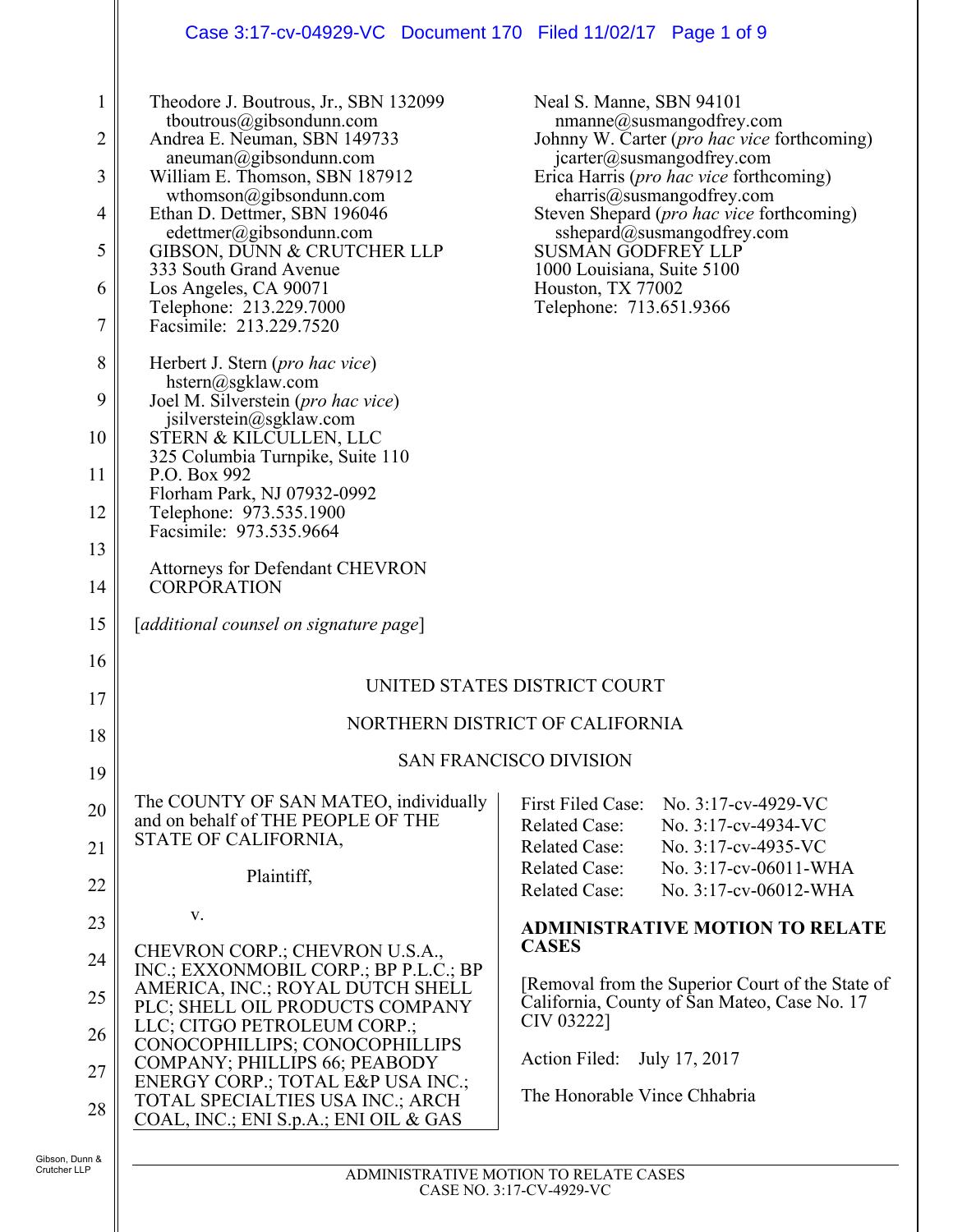|                | Case 3:17-cv-04929-VC Document 170 Filed 11/02/17 Page 2 of 9                                      |
|----------------|----------------------------------------------------------------------------------------------------|
| 1              | INC.; RIO TINTO PLC; RIO TINTO LTD.;                                                               |
| $\overline{2}$ | RIO TINTO ENERGY AMERICA INC.; RIO<br>TINTO MINERALS, INC.; RIO TINTO                              |
| 3              | SERVICES INC.; STATOIL ASA;<br>ANADARKO PETROLEUM CORP.;                                           |
| 4              | OCCIDENTAL PETROLEUM CORP.;<br>OCCIDENTAL CHEMICAL CORP.;                                          |
| 5              | REPSOL S.A.; REPSOL ENERGY NORTH<br>AMERICA CORP.; REPSOL TRADING USA                              |
| 6              | CORP.; MARATHON OIL COMPANY;<br>MARATHON OIL CORPORATION;<br><b>MARATHON PETROLEUM CORP.; HESS</b> |
| $\tau$         | CORP.; DEVON ENERGY CORP.; DEVON<br>ENERGY PRODUCTION COMPANY, L.P.;                               |
| 8              | ENCANA CORP.; APACHE CORP.; and<br>DOES 1 through 100, inclusive,                                  |
| 9              | Defendants.                                                                                        |
| 10             |                                                                                                    |
| 11             |                                                                                                    |
| 12             |                                                                                                    |
| 13             |                                                                                                    |
| 14             |                                                                                                    |
| 15             |                                                                                                    |
| 16             |                                                                                                    |
| 17             |                                                                                                    |
| 18<br>19       |                                                                                                    |
| 20             |                                                                                                    |
| 21             |                                                                                                    |
| 22             |                                                                                                    |
| 23             |                                                                                                    |
| 24             |                                                                                                    |
| 25             |                                                                                                    |
| 26             |                                                                                                    |
| 27             |                                                                                                    |
| 28             |                                                                                                    |
| unn &          |                                                                                                    |
| LP.            | ADMINISTRATIVE MOTION TO RELATE CASES                                                              |

Ι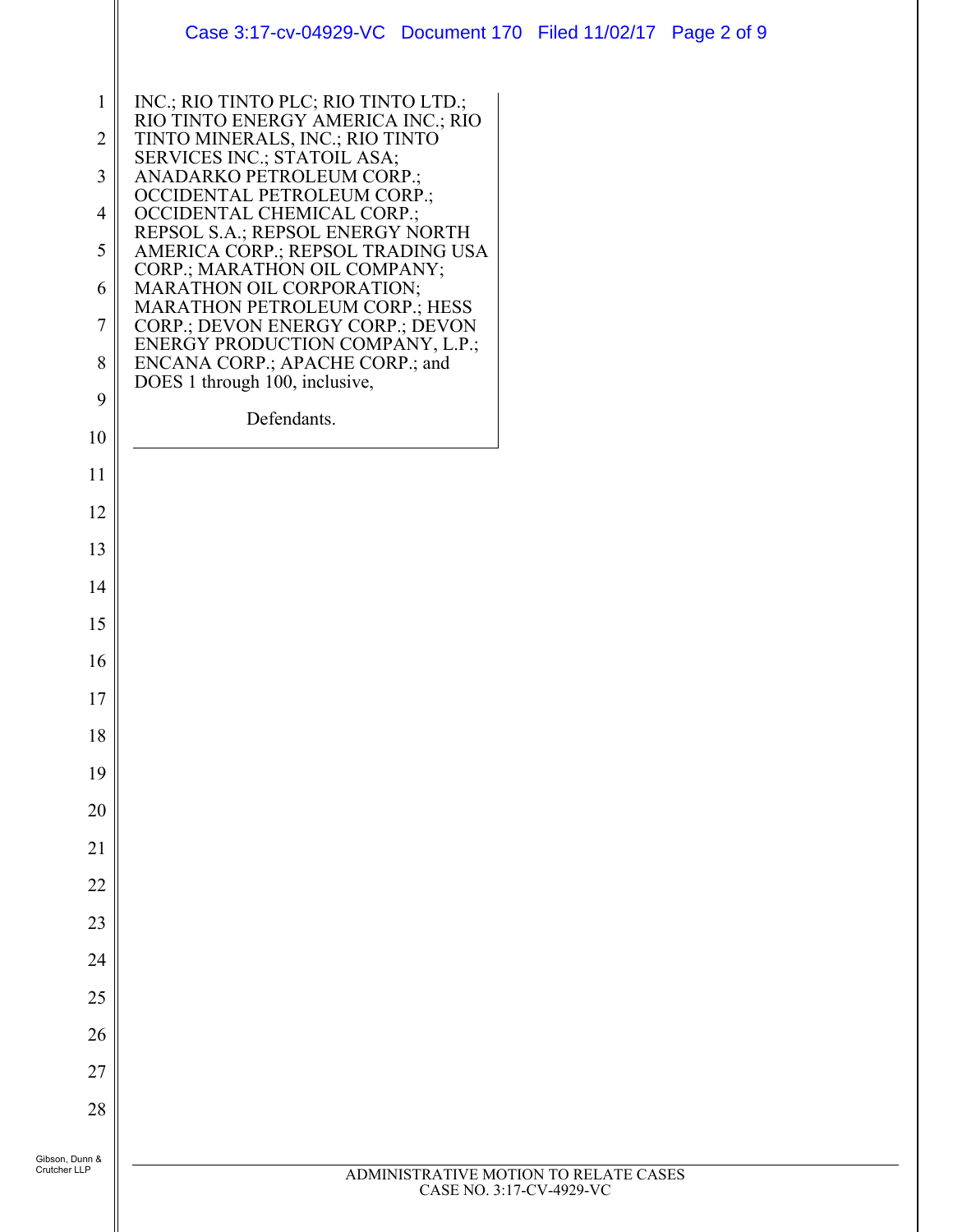#### Case 3:17-cv-04929-VC Document 170 Filed 11/02/17 Page 3 of 9

2 3 4 5 6 7 8 9 10 Pursuant to Civil Local Rule 3-12(b), Chevron Corporation, BP p.l.c., ConocoPhillips Company, Exxon Mobil Corporation, and Royal Dutch Shell plc submit this Administrative Motion to give notice of the following actions in which they are defendants: *City Attorney of Oakland v. BP p.l.c. et al.*, Case No. 3:17-cv-06011 (the "Oakland Action"); and *City Attorney of San Francisco v. BP p.l.c. et al.*, Case No. 3:17-cv-06012 (the "San Francisco Action," collectively, the "Newly Removed Actions").<sup>1</sup> Each action was removed to this District on October 20, 2017. The Newly Removed Actions are related to each other, as well as to the above-captioned action, *County of San Mateo v. Chevron Corp. et al.*, Case No. 3:17-cv-4929-VC (the "San Mateo Action"), and the two actions this Court has already deemed related to the San Mateo Action, *City of Imperial Beach v. Chevron Corp. et al.*, Case No. 3:17-cv-4934-VC, and *County of Marin v. Chevron Corp. et al.*, Case No. 3:17-cv-4935-VC (collectively, the "Pending Climate Change Actions").

12

11

1

## **I. Introduction**

13 14 15 16 17 18 19 Cases are related when: "(1) The actions concern substantially the same parties, property, transaction or event; and (2) It appears likely that there will be an unduly burdensome duplication of labor and expense or conflicting results if the cases are conducted before different Judges." Civ. L.R. 3-12(a). The Newly Removed Actions and Pending Climate Change Actions are related under this standard, and such a finding will avoid the waste of the considerable judicial (and party) resources and potential for conflicting results that would stem from duplicative, uncoordinated litigation before different judges.

20 21 22 23 24 25 All of these actions are based on the same parties, property, transactions and events. In each of the five cases, a waterfront California locality or county (four of which border San Francisco Bay) seeks funds for "abatement" of alleged past and anticipated future harm to its territory and property from rising sea levels caused by global climate change supposedly caused by the defendants' production, sale, and marketing of fossil fuels (the common "transaction" or "event"). The defendants in the Newly Removed Actions are all defendants in the Pending Climate Change Actions.

 $\overline{a}$ 

27

28

#### 1 ADMINISTRATIVE MOTION TO RELATE CASES CASE NO. 3:17-CV-4929-VC

<sup>26</sup>

<sup>1</sup> This administrative motion is not intended to operate as an admission of any factual allegation or legal conclusion and is submitted subject to and without waiver of any right, defense, affirmative defense, or objection, including, without limitation, personal jurisdiction, insufficient process, and/or insufficient service of process.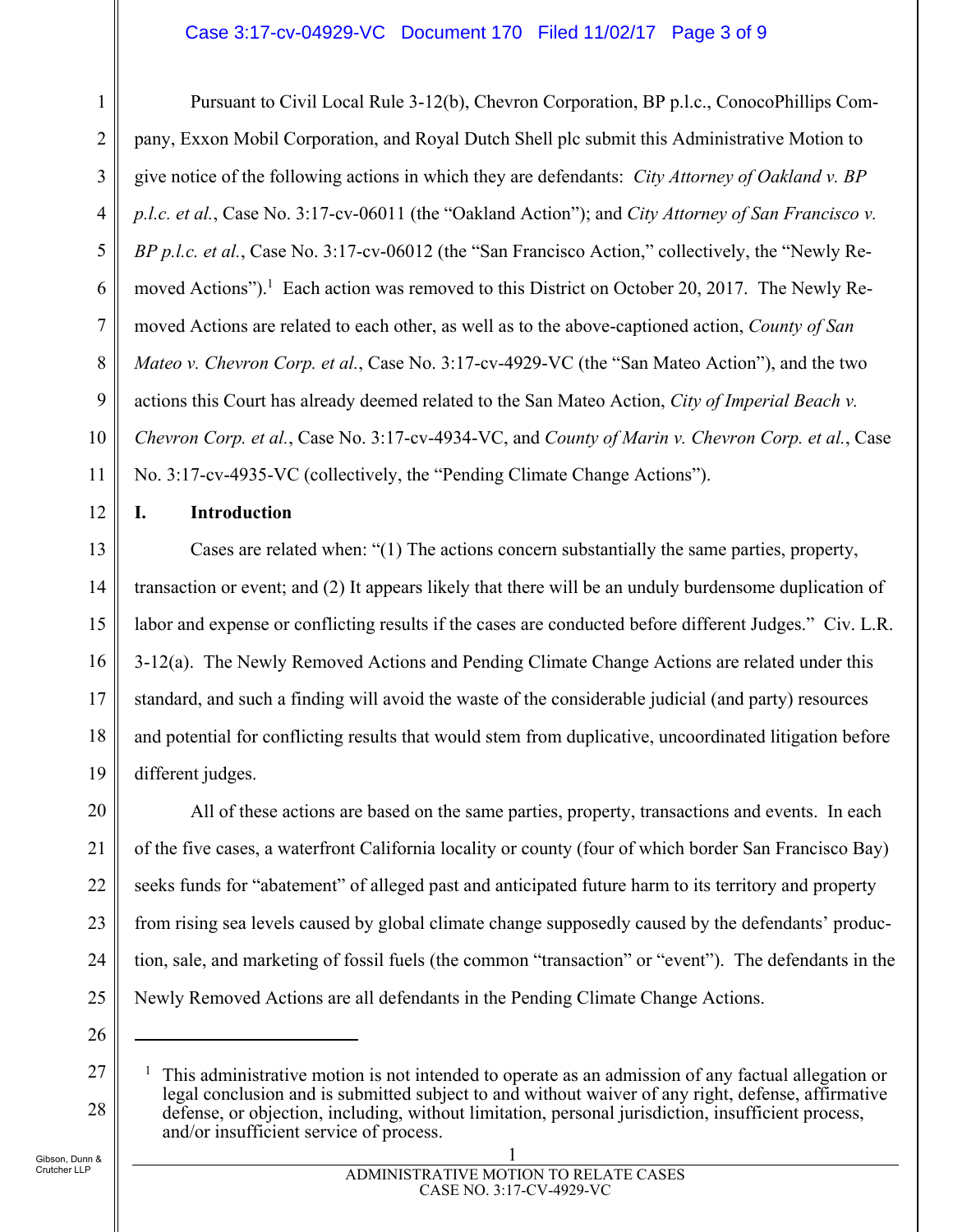#### Case 3:17-cv-04929-VC Document 170 Filed 11/02/17 Page 4 of 9

Defendants understand that last month the Court recused itself from a case in which the City of San Francisco was a party. *Fisher v. City & County of San Francisco*, No. 3:17-Cv-05347. To the extent the Court considers the fact that the City Attorney of San Francisco is a plaintiff in one of the Newly Removed Actions requires that a different judicial officer decide this Administrative Motion, it appears that the motion should be decided by the judge assigned to the next lowest-numbered case, which is the Oakland Action. *See* Civ. L.R. 3-12(f)(2) (if Judge assigned to the lowest numbered case declines to relate the cases, the question should be submitted "to the Judges assigned to the other cases in order of filing").

**II. Factual Background.** 

10 11 12 13 14 15 16 17 18 19 20 21 22 23 On July 17, 2017, the Pending Climate Change Actions were filed against 37 named defendants, asserting eight causes of action and alleging that the defendants' conduct has contributed to climate change that has caused and will continue to cause sea levels to rise, and seeking damages, abatement, and declaratory relief. (*See* Dick Decl. Ex. A-C (Pending Climate Change Complaints).) These cases were removed to this District and, on September 12, 2017, were related to each other and assigned to this Court. On September 19, 2017, the City Attorney of San Francisco initiated the San Francisco Action in the San Francisco Superior Court and the City of Oakland filed its action in the Alameda County Superior Court against the same five defendants, asserting a cause of action for public nuisance. Both claimed defendants' conduct has contributed to climate change that has caused and will continue to cause sea levels to rise, and seeking abatement and declaratory relief. (*See, e.g*., Dick Decl. Ex. D-E (Newly Removed Action Complaints).) On October 20, 2017, defendants removed the Oakland and San Francisco Actions. On October 26, 2017, plaintiffs in the San Francisco Action and Oakland Action filed an administrative motion to relate those two cases, which Judge Alsup granted on October 31, 2017. Oakland Action, Dkt. 32.

24

1

2

3

4

5

6

7

8

9

25 26

27

28

**A. The Newly Removed Actions and the Pending Climate Change Actions Involve the Same Events, Allegations, Legal Theories and Overlapping Parties.** 

Each of the defendants in the Newly Removed Actions is named as a defendant in the Pending Climate Change Actions. While the five actions have been filed by five different municipalities, each one purports to be brought on behalf of (at least in part) the People of the State of California.

**III. The Newly Removed Actions Are Related to the Pending Climate Change Actions.** 

Gibson, Dunn & Crutcher LLP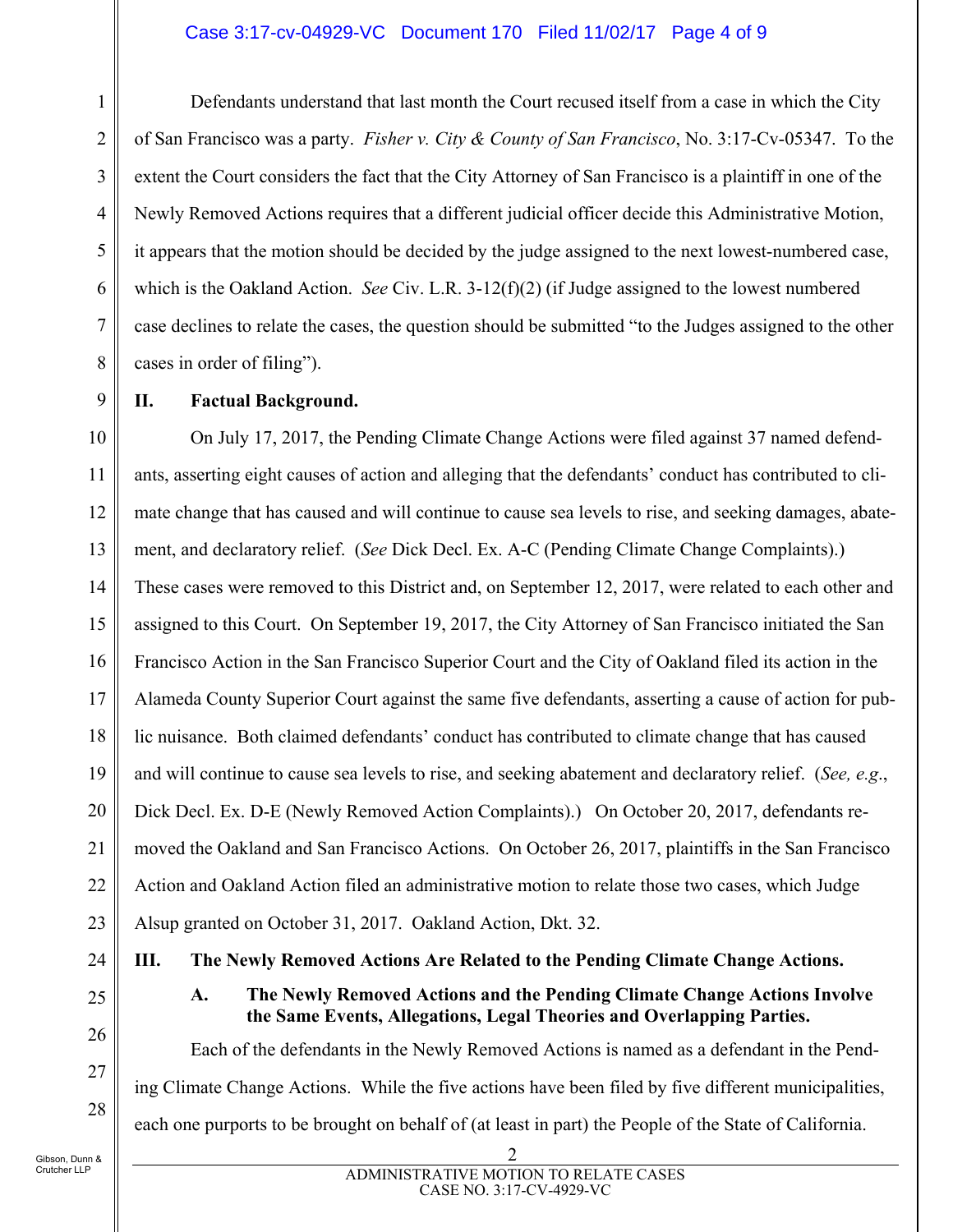#### Case 3:17-cv-04929-VC Document 170 Filed 11/02/17 Page 5 of 9

1 2 3 4 5 6 7 8 9 10 11 12 The Newly Removed Actions and the Pending Climate Change Actions also involve many of the exact same factual allegations, events, and legal theories. The Newly Removed Actions are a virtually identical attempt to blame the same defendants' extraction, production, and sale of fossil fuels for global climate change that allegedly impacted and injured Oakland and San Francisco in the same way that San Mateo County, Marin County, and the City of Imperial Beach claim to be impacted and injured, even though the plaintiffs in both sets of cases concede that no defendant violated any law, rule, statute, or regulation. Exactly like in the Newly Removed Actions, the complaints in the Pending Climate Change Actions allege that the "pollution from the production and use of defendants' fossil fuel products plays a direct and substantial role in the unprecedented rise in emissions of greenhouse gas pollution and increased atmospheric CO<sub>2</sub> concentrations" and "gravely dangerous changes" occurring to the global climate." (*See, e.g.*, San Mateo Compl. ¶ 2; *see also, e.g*., Oakland Compl. ¶ 2 (alleging "Defendants are substantial contributors to the public nuisance of global warming").)

13 14 15 16 17 18 19 20 21 22 Also just as in the Newly Removed Actions, the Pending Climate Change Actions allege that defendants "have known for nearly a half century that unrestricted production and use of their fossil fuel products create greenhouse gas pollution that warms the planet and changes our climate" but "nevertheless engaged in a coordinated, multi-front effort to conceal and deny their own knowledge of those threats, discredit the growing body of publicly available scientific evidence, and persistently create doubt . . . about the reality and consequences of the impacts of their fossil fuel pollution." (*See, e.g.*, San Mateo Compl. ¶ 1; *see also, e.g.*, Oakland Compl. ¶ 56 ("For decades, Defendants have known that their fossil fuel products pose risks of 'severe' and even 'catastrophic' impacts on the global climate through the work and warnings of their own scientists or through their trade association.").)

23 24 25

26

27

28

Moreover, the Pending Climate Change Actions allege identical types of injuries as the Newly Removed Actions. Just like the Newly Removed Actions, the complaints in the Pending Climate Change Actions allege that plaintiffs—political subdivisions "bordered on two [or three] sides by water"—are "among the most vulnerable counties to sea level rise in California" and "particularly susceptible to injuries from sea level" rise. (*See, e.g.*, San Mateo Compl. ¶ 8; *see also, e.g.*, Oakland

Gibson, Dunn & Crutcher LLP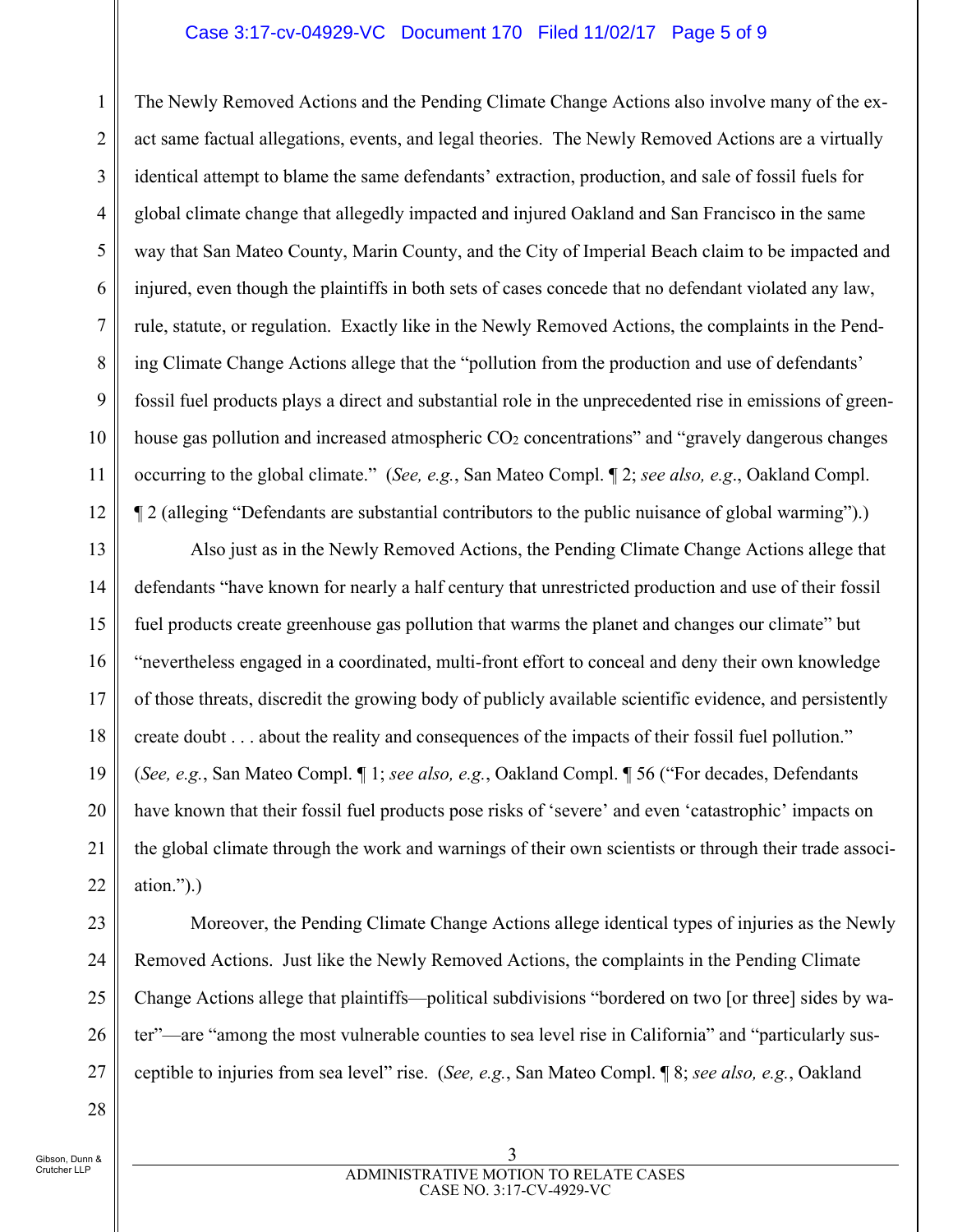#### Case 3:17-cv-04929-VC Document 170 Filed 11/02/17 Page 6 of 9

1 2 3 4 5 6 7 Compl. ¶¶ 1, 87-88 (alleging that "accelerated sea level rise" carries "severe, and potentially catastrophic consequences for Oakland" and that "[r]ising sea levels imminently threaten" the "low-lying areas of Oakland that border the San Francisco Bay"); San Francisco Compl. ¶¶ 88-90 (alleging that "San Francisco is extremely vulnerable to accelerated sea level rise, storm surges, and inundation because it is surrounded by water on three sides" and that rising sea levels threaten San Francisco's "low-lying shorelines," "infrastructure," and "some of San Francisco's most iconic and valuable buildings").)

Finally, the Pending Climate Change Actions involve the same cause of action and legal theories and seek overlapping relief for similar alleged injuries. All cases include a cause of action for public nuisance under California law based on the production and promotion of fossil fuels and seek abatement, declaratory relief, attorneys' fees, and costs and expenses for alleged injuries stemming from sea level rise. (*See, e.g.*, San Mateo Compl. ¶¶ 179-267 & p. 98; *see also* Oakland Compl. ¶¶ 93-98 & p. 34; San Francisco Compl. ¶¶ 94-99 & p. 39.)

14 15 16 17 18 19 20 21 22 23 24 25 26 In their motion to relate the Newly Removed Actions, plaintiffs foreshadow the arguments they will likely raise in opposition to this Motion. But plaintiffs miss the mark. Their primary argument is that the Pending Climate Change Actions name additional defendants, assert more causes of action, seek additional relief, and make additional factual allegations. But plaintiffs ignore the fact that the Newly Removed Actions name the *same* defendants (albeit a smaller subset), seek the *same* relief (again, albeit a smaller subset), and assert an *identical* cause of action for public nuisance that is predicated on nearly identical factual allegations as made in the Pending Climate Change Actions. *See, e.g., Our Children's Earth Found. v. Nat'l Marine Fisheries Serv*., No. 14-1130 SC, 2015 WL 4452136, at \*12 (N.D. Cal. July 20, 2015) (granting motion despite cases "involv[ing] slightly differing parties"); *Fin. Fusion, Inc. v. Ablaise Ltd*., No. C-06-2451 PVT, 2006 WL 3734292, at \*3 (N.D. Cal. Dec. 18, 2006) (granting motion where plaintiffs raised similar claims and were similarly situated).<sup>2</sup> The fact that there are some differences between the allegations in both sets of Complaints, or in the relief sought, does not mean that both sets of Complaints are not "substantially similar" to each

27

28

8

9

10

11

12

13

The cases cited by the plaintiffs in their motion to relate the Newly Removed Actions are inapposite because they all involved much less closely related facts and claims.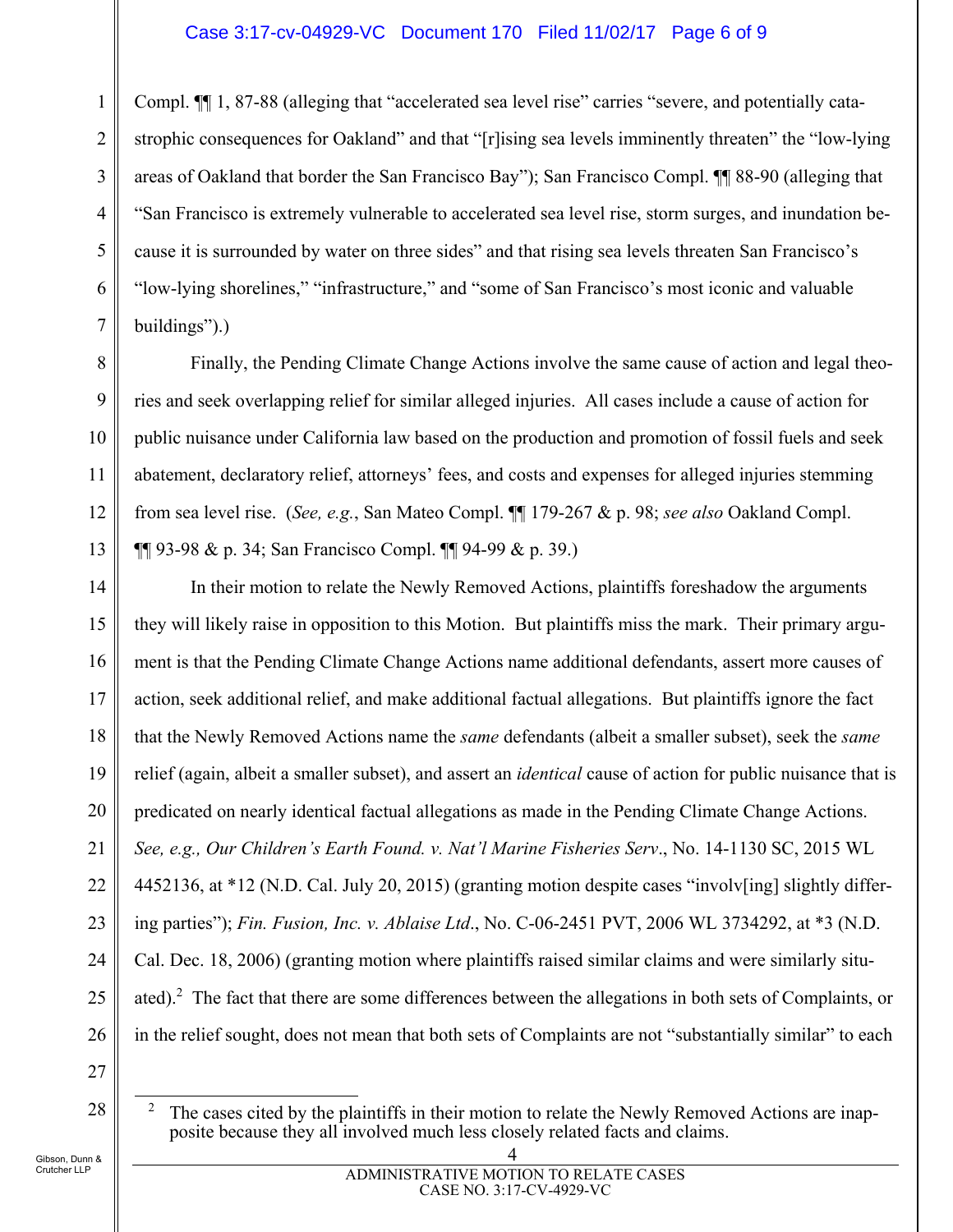## Case 3:17-cv-04929-VC Document 170 Filed 11/02/17 Page 7 of 9

1 2 3 4 5 other. Indeed, plaintiffs cannot dispute that the gravamen of both sets of cases is that coastal communities were allegedly injured by rises in sea levels caused by the production and use of defendants' fossil fuel products. For example, Oakland, San Francisco and San Mateo were all purportedly injured by a rise in water levels in the San Francisco Bay. Plaintiffs also argue that plaintiffs in the Pending Climate Change Actions made "concessions" that are harmful to their case. Oakland Action Dkt. No. 31, at 4. But whatever weaknesses the plaintiffs see in each other's theories are not relevant to the relatedness analysis. And while the Newly Removed Actions may be somewhat "smaller," it cannot be disputed that they involve the same parties, assert the same cause of action predicated on the same factual and legal theories, and seek the same relief sought in the Pending Climate Change Actions.

#### **B. Relating the Newly Removed Actions and the Pending Climate Change Actions Will Promote Judicial Economy.**

Given the similarity of the parties, allegations of wrongdoing and injury, and the claims for relief, relating the Newly Removed Actions to the Pending Climate Change Actions will avoid needless duplication of judicial resources. Even if, as plaintiffs will likely argue, the Newly Related Actions present fewer and narrower legal issues, the core of those issues are identical to those asserted in the Pending Climate Change Actions: Whether defendants can be liable based on their fossil fuel businesses for causing climate change that is alleged to have caused rising sea levels and thereby injured a coastal community. Having a "different judge[]" preside over the Newly Removed Actions would thus result in "an unduly burdensome duplication of labor and expense" and increase the risk of "conflicting rulings." Civ. L.R. 3-12(a).

## **IV. Conclusion**

For the foregoing reasons, this Motion should be granted.

Respectfully submitted, Dated: November 2, 2017 GIBSON, DUNN & CRUTCHER LLP

> By: */s/ Theodore J. Boutrous, Jr.* Theodore J. Boutrous, Jr.

 5 ADMINISTRATIVE MOTION TO RELATE CASES CASE NO. 3:17-CV-4929-VC

Gibson, Dunn & Crutcher LLP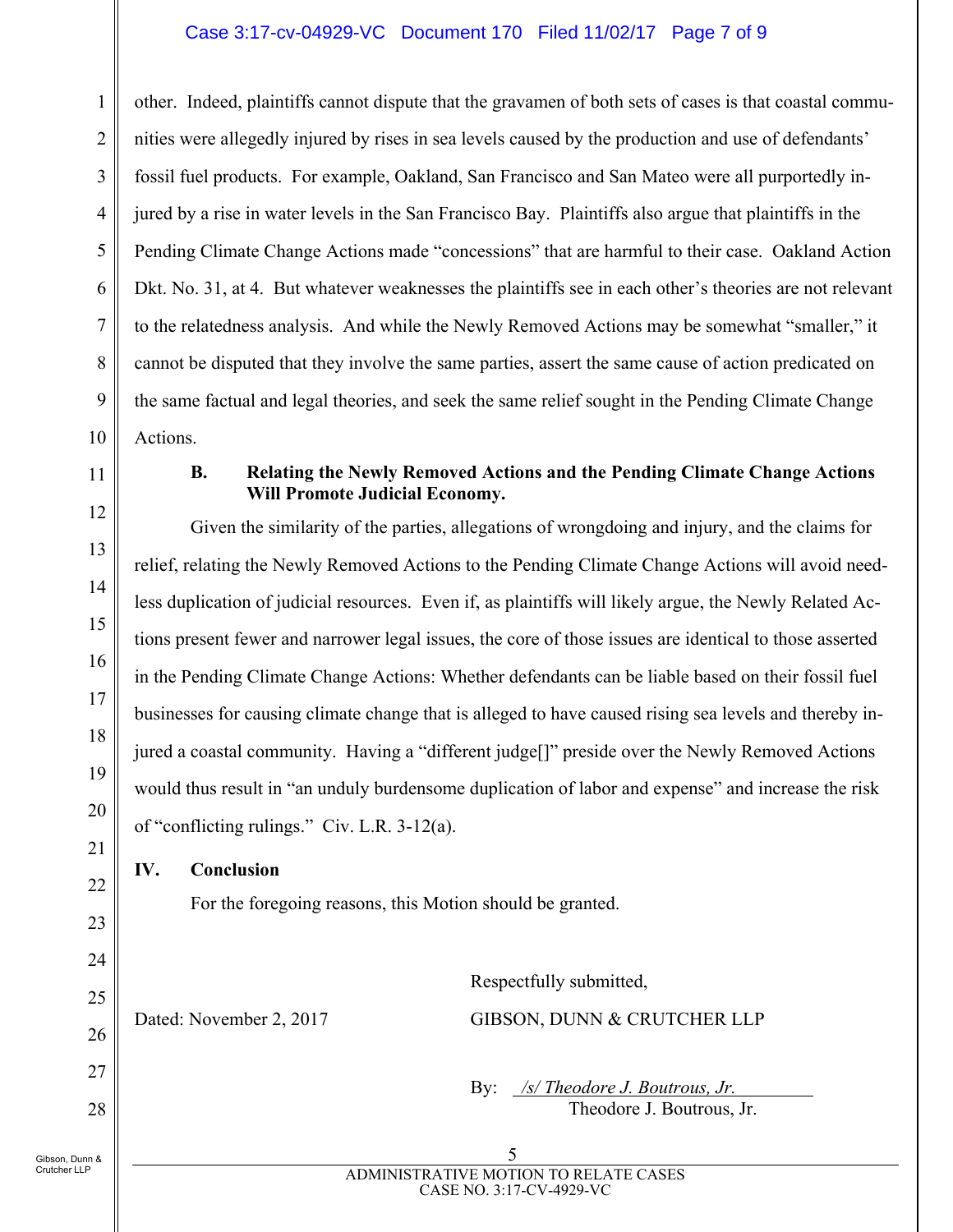|                | Case 3:17-cv-04929-VC Document 170 Filed 11/02/17 Page 8 of 9                |                                                                                                |  |  |
|----------------|------------------------------------------------------------------------------|------------------------------------------------------------------------------------------------|--|--|
| $\mathbf{1}$   |                                                                              |                                                                                                |  |  |
| $\overline{2}$ | By: $**/s/Jonathan W. Hughes$                                                | By: **/s/ Herbert J. Stern                                                                     |  |  |
| 3              | Jonathan W. Hughes (SBN 186829)<br>ARNOLD & PORTER KAYE SCHOLER              | Herbert J. Stern (pro hac vice forthcoming)                                                    |  |  |
| 4              | <b>LLP</b>                                                                   | Joel M. Silverstein (pro hac vice forthcoming)<br>STERN & KILCULLEN, LLC                       |  |  |
| 5              | Three Embarcadero Center, 10th Floor<br>San Francisco, California 94111-4024 | 325 Columbia Turnpike, Suite 110<br>P.O. Box 992                                               |  |  |
| 6              | Telephone: (415) 471-3100<br>Facsimile: (415) 471-3400                       | Florham Park, NJ 07932-0992<br>Telephone: (973) 535-1900                                       |  |  |
| 7              | E-mail: jonathan.hughes@apks.com                                             | Facsimile: (973) 535-9664<br>E-mail: hstern@sgklaw.com                                         |  |  |
| 8              | Matthew T. Heartney (SBN 123516)<br>John D. Lombardo (SBN 187142)            | jsilverstein@sgklaw.com                                                                        |  |  |
| 9              | ARNOLD & PORTER KAYE SCHOLER<br><b>LLP</b>                                   | By: $**$ /s/ Neal S. Manne                                                                     |  |  |
| 10             | 777 South Figueroa Street, 44th Floor<br>Los Angeles, California 90017-5844  | Neal S. Manne (SBN 94101)                                                                      |  |  |
| 11             | Telephone: (213) 243-4000<br>Facsimile: (213) 243-4199                       | Johnny W. Carter (pro hac vice forthcoming)<br>Erica Harris ( <i>pro hac vice</i> forthcoming) |  |  |
| 12             | E-mail: matthew.heartney@apks.com<br>E-mail: john.lombardo@apks.com          | <b>SUSMAN GODFREY LLP</b><br>1000 Louisiana, Suite 5100                                        |  |  |
| 13             | Attorneys for Defendant BP P.L.C.                                            | Houston, TX 77002<br>Telephone: (713) 651-9366<br>E-mail: nmanne@susmangodfrey.com             |  |  |
| 14             | By: $**$ /s/ Elizabeth Kim                                                   | jcarter@susmangodfrey.com<br>charris@susmangodfrey.com                                         |  |  |
| 15             | Jerome C. Roth (SBN 159483)                                                  | Steven Shepard (pro hac vice forthcoming)                                                      |  |  |
| 16             | Elizabeth A. Kim (SBN 295277)<br>MUNGER, TOLLES & OLSON LLP                  | <b>SUSMAN GODFREY LLP</b><br>1301 Avenue of the Americas                                       |  |  |
| 17             | 560 Mission Street                                                           | $32nd$ Floor                                                                                   |  |  |
| 18             | Twenty-Seventh Floor<br>San Francisco, California 94105-2907                 | New York, NY 10019<br>Telephone: (212) 336-8330                                                |  |  |
| 19             | Telephone: (415) 512-4000<br>Facsimile: (415) 512-4077                       | E-mail: sshepard@susmangodfrey.com                                                             |  |  |
| 20             | E-mail: jerome.roth $@$ mto.com<br>E-mail: elizabeth.kim@mto.com             | Attorneys for Defendant Chevron Corpora-<br>tion                                               |  |  |
| 21             | Daniel P. Collins (SBN 139164)<br>MUNGER, TOLLES & OLSON LLP                 | By: **/s/ Dawn Sestito                                                                         |  |  |
| 22             | 350 South Grand Avenue                                                       |                                                                                                |  |  |
| 23             | Fiftieth Floor<br>Los Angeles, California 90071-3426                         | M. Randall Oppenheimer (SBN 77649)<br>Dawn Sestito (SBN 214011)                                |  |  |
| 24             | Telephone: (213) 683-9100<br>Facsimile: (213) 687-3702                       | O'MELVENY & MYERS LLP<br>400 South Hope Street                                                 |  |  |
| 25             | E-mail: daniel.collins@mto.com                                               | Los Angeles, California 90071-2899<br>Telephone: (213) 430-6000                                |  |  |
| 26             | <b>Attorneys for Defendant</b><br>ROYAL DUTCH SHELL PLC                      | Facsimile: (213) 430-6407<br>E-Mail: roppenheimer@omm.com                                      |  |  |
| 27             |                                                                              | E-Mail: dsestito@omm.com                                                                       |  |  |
| 28             | By: **/s/ Megan R. Nishikawa                                                 | Theodore V. Wells, Jr. (pro hac vice forth-<br>coming)                                         |  |  |
| Dunn &         | Megan R. Nishikawa (SBN 271670)                                              | Daniel J. Toal (pro hac vice forthcoming)<br>6                                                 |  |  |